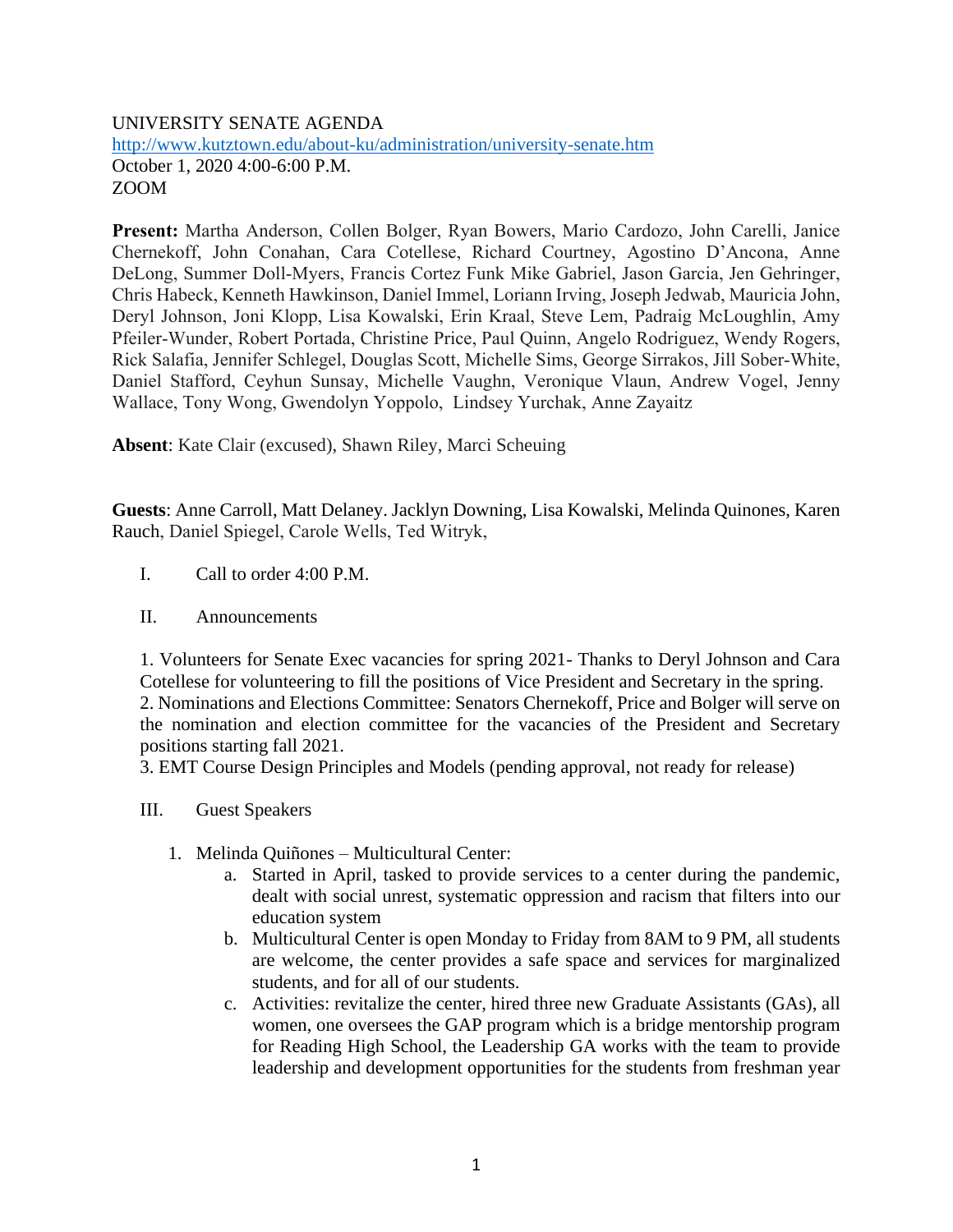until graduation and, the Social Media GA works to continuously make students aware of services.

- d. MCC implemented Let's Talk sessions with the community; provides alumni, faculty and staff an opportunity to discuss their feelings surrounding the murder of George Floyd. MCC focuses on diversity and inclusion, micro-aggressions versus compassion.
- e. Fun events: virtual sessions, collaborative work with other inclusion centers, movie screening, virtual cooking session for Latin Heritage month.
- f. Focus is on diversity, safe space; this should help with persistence and retention.
- IV. Approval of the Minutes from September 3, 2020 E. Kraal moves to approve, G. Sirrakos seconds; all in favor.

# V. Reports

- 1. Senate President S. Lem
- The bookstore is accepting winter and spring orders. Target date is October  $15<sup>th</sup>$  in order for students to benefit from savings.
- Constitutional revision taskforce is very busy. Senator M. Vaughn is leading the taskforce and will have something to report to the Senate body soon.
- 2. Senate Vice President T. Wong
- 1. The Committee on Committees made the following recommendations in filling the vacant positions of the governance committees.

Academic Standards & Policies Committee

- College of Liberal Arts & Sciences Representative (Sabbatical replacement for Spring 2021)
	- FangHsun Wei (Social Work)

Academic Technology Committee

• College of Visual & Performing Arts Representative – 2 years (term ends 8/1/2022) - Elizabeth Schneider (Art)

Campus Beautification & Preservation Committee

- Graduate Faculty Representative (Sabbatical replacement for Spring 2021)
	- Richard Heineman (Biology)

Cultural & Performing Arts Advisory Committee

- Theatre Faculty Representative 1 year (term ends  $8/1/2021$ )
	- Deryl Johnson (Communication Studies)

Institutional Climate Committee

• At-Large Faculty Representative (Leave replacement for Fall 2020)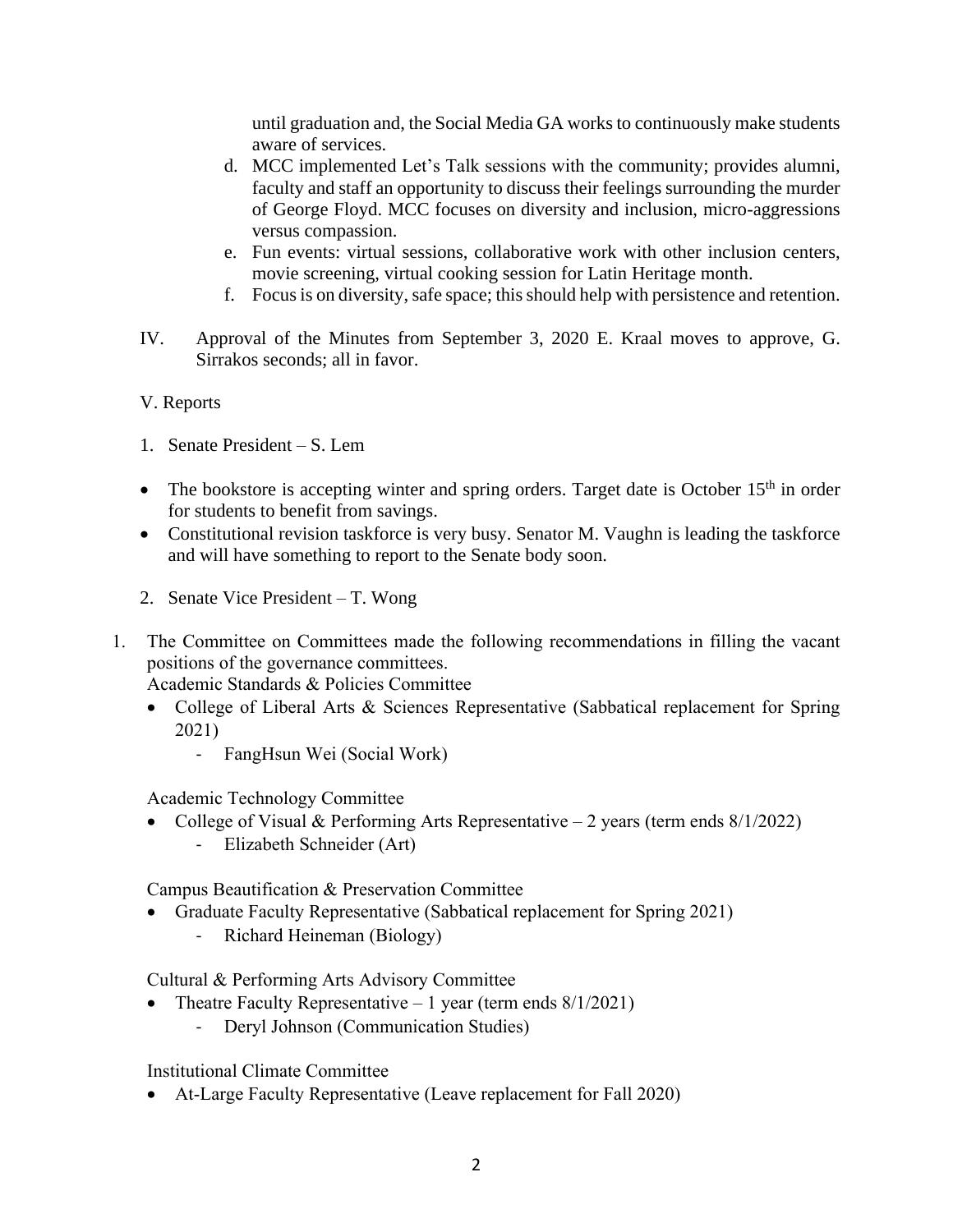- Mathias Le Bosse (Geography)
- Faculty Member from the College of Business Representative 1 year (term ends 8/1/2021) August 2021 when the original term ends
	- Feisal Murshed (Business Administration)

Undergraduate Admissions Exceptions Committee

- College of Liberal Arts & Sciences Undergraduate Faculty Representative 2 years (term ends 8/1/2022)
	- Ju Zhou (Mathematics)

Undergraduate Academic Honesty Committee

- At-Large Faculty Representative (Sabbatical replacement for Spring 2021)
	- Brooks Emerick (Mathematics)

University Conduct Board

- At-large Faculty Representative  $-3$  years (term ends  $8/1/2023$ )
	- Bradley Congelio (Sport Management and Leadership Studies)

T. Wong: Approval is needed by the senate body, all in favor of having positions replaced as recommended, all in favor, none opposed, no abstentions.

- 2. A survey was sent to Committee Chairs on September 23. We already received 2/3 responses.
	- meeting dates, time, and venue/Zoom link
	- recent accomplishments
	- goals for the year
	- areas open for collaboration
- 3. Bylaws of the
	- Center for the Enhancement of Teaching Advisory Board (working with Dr. Amy Lu, the director of the Center for the Enhancement of Teaching);
	- Graduate Exceptions Committee (working with Dr. Carole Wells, Dean of Graduate Studies, due to the merge of Counselor Education and Student Affairs);
	- International Affairs Committee (working with Dr. Lacey Wismer, Assistant Director of International Admissions and Services, due to an additional position).
- 4. Review the role of the former Space Allocation Committee / recently proposed to be renamed as University Facilities Advisory Committee.
- 5. Future work
	- Bylaws of the Cultural and Performing Arts Advisory Committee.

P. McLoughlin: When was the committee renamed?

T. Wong: It has been recommended to be renamed, but official change has not been made.

1. Senate Secretary – M. John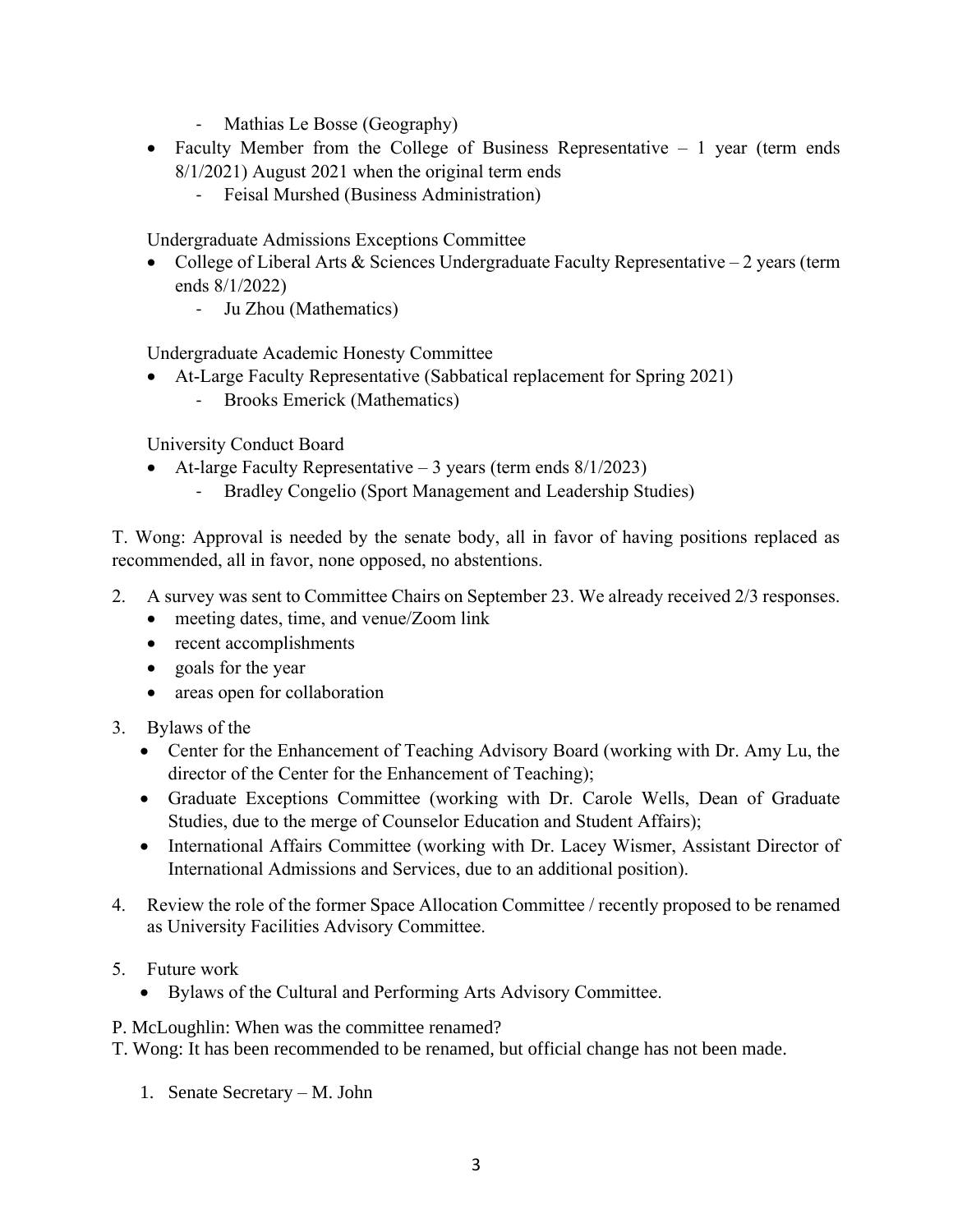Elections coming up in December for the positions announced in September's meeting.

4. University President – K. Hawkinson

- Chancellor will host a virtual townhall on 10/30 at noon, it will be a 90-minute session about the state of the State System
- More than 100 action items were created to ensure justice, diversity and inclusion on campus, we recognize the need to expand this initiative and to provide an inclusive environment, and we rededicate commitment to these principles. Many groups will be working on this initiative and more information will be shared in the coming days about how this initiative will be structured.
- Katie Leonard from Johnson College, a private two-year non-profit institution in Scranton, PA and other guests were welcomed to KU on 9/30. We signed a dual enrollment program with our department of Computer Science and Information technology program. We continue to sign these agreements to ensure that transfer students can enter KU with many of the requirements met and graduate in two years.
- Virtual Unity Day was held on 9/10, we continue to support diversity, inclusion, social equity and equality. Numerous speakers were present and over 100 organizations participated in the event
- We continue to provide innovative opportunities for students to excel during the pandemic
- Music department will be hosting a series of outdoor concerts (Mondays at 7PM in front of Schaeffer Auditorium) this semester, as well as live virtual performances on YouTube.
- Daily pandemic updates are important, be sure to pay attention
- Thank you to everyone for their hard work which enabled us to reopen our residential program this fall.

T. Wong: Number of new cases is zero today, this is encouraging; can we encourage students to come back to campus next semester?

K. Hawkinson: Modalities were changed for many classes, due to changes students were allowed to move out of residence halls without penalty, we lost 30% of students, many ended up with five classes online, so they chose not to live on campus. Going into spring semester, things can change, hopefully this will give confidence to students to come back in spring to the classroom. Faculty should encourage students to return as well. Hopefully there will be more face to face classes in the spring.

E. Kraal: One challenge is that there is a lot of confusion amongst students about the expectations about modalities; what is our plan for clarifying those expectations in the spring? How can we address this so we are clear to students?

K. Hawkinson: Flexibility was given to faculty in terms of controlling and structuring their classrooms, part of this is still going to be up to the individual faculty, many faculty make provisions, modalities need to be defined with more details, we have a lot more time now that we know what the questions are.

E. Kraal: This is important in terms of advising, students have requested to go online but were not accommodated by the DSO. We are not aware of the number of students who need accommodations or how many students need different things

K. Hawkinson: DSO was in contact with students, shields were also provided.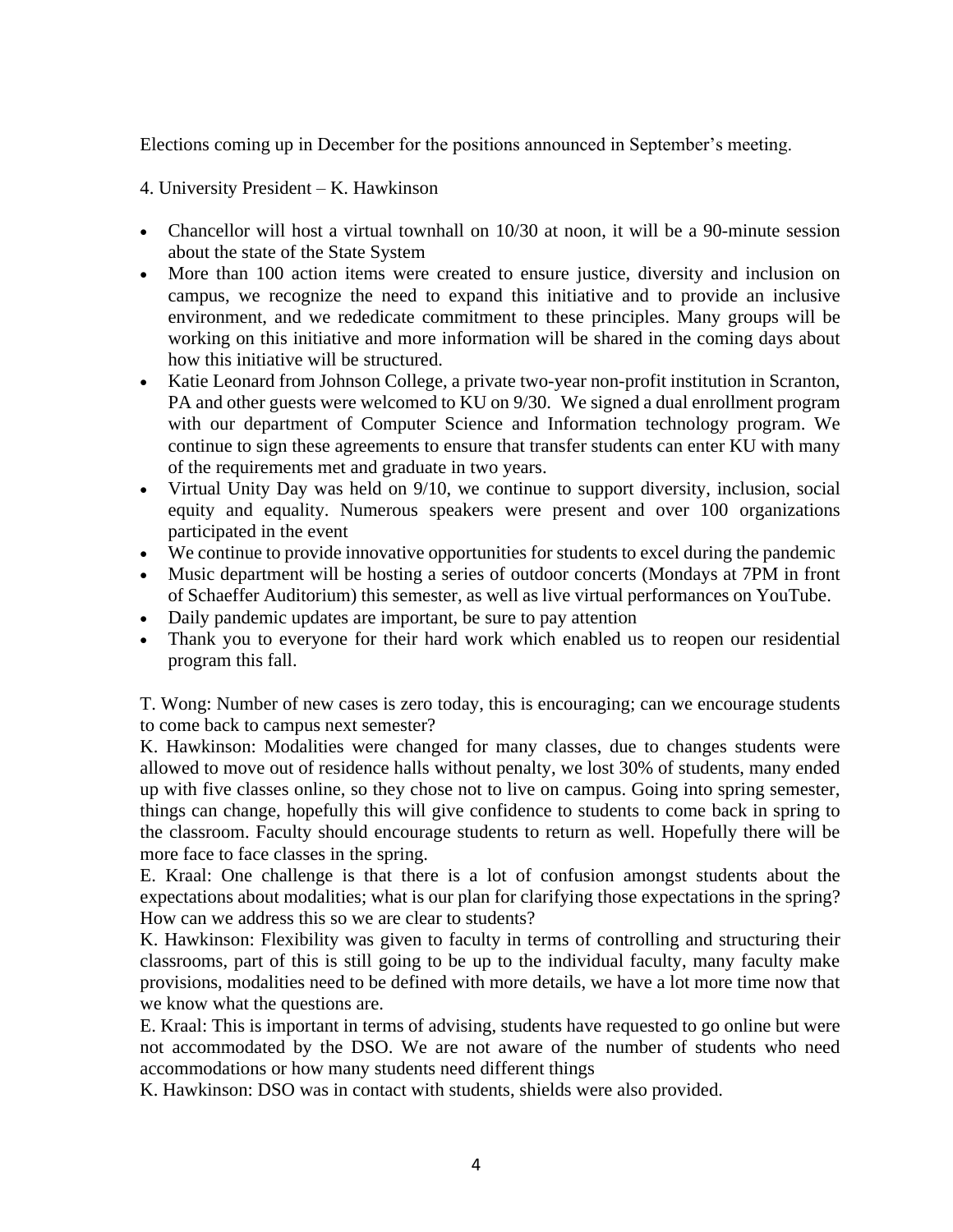A Zayaitz: Chairs and Deans are working on the spring schedule, FWA has not yet be approved, we can certainly get the definitions out there prior to advisement so that students are clear.

D. Johnson: Thank you for your leadership and taking the retrenchment letter off the table. Hearing about the loss of students in residence hall, do you anticipate that there will be reductions in staff during this school year?

K. Hawkinson: We have 2200 students in resident halls, we began with 3100, this is \$3.4 m of lost income for the rest of this semester, there is also some savings on the dining side, because we were able to reopen and maintain, we made a strong case to the Chancellor, can't say with certainty, but assuming we stay residential until Thanksgiving, I do not anticipate a need to layoff non-faculty employees. A few extra weeks will be spent deep cleaning residence halls and classrooms, we are talking about ways to entice students to come back in spring.

P. McLoughlin: Congratulations to Dr. Hawkinson, Dr. Zayaitz and the entire administration, I am impressed with leadership and flexibility; you have done an excellent job, KU should be proud of the leadership.

K. Hawkinson: It's been a very rough time, to hear you say that is very appreciated. Primary reason is that students learn better in real time with faculty and mentors, with on campus experience. Reason for reopening is because it was best for our students.

A. Pfeiler-Wunder: Note section in advising is very helpful, we can put expectations for the student in terms of technology. The more we can say with the modalities what the expectations are, this will be helpful for students when choosing courses. The challenge will be for students who are not coming back to campus; we should let students know what the expectations are.

J. Schlegel: Any update on how we are going to celebrate spring and fall 2020 graduates?

K. Hawkinson: Sad to cancel the activities for this Saturday, difficult decision was made to go virtual at 9 AM this Saturday, October 3rd.

Governors' restrictions were overturned, but are now reinstated, we are not allowed to have more than 250 people gathered. We currently cannot bring thousands of people to campus and take that risk. Hopeful for May, but very unlikely for December. If it requires additional events, we will do those extra ceremonies. AnnMarie and I purchase a brick on the alumni plaza to commemorate the class of 2024.

J. Schlegel: If the cabinet or anyone has suggestions for what we can do for students, that would be great.

A. Zayaitz: Please send ideas to me and put in the subject line 'graduation ideas', they will be sorted and forwarded to cabinet.

F. Cortez Funk: Gratitude and thanks to KU's community for opening, if we did not, the impact would have been very difficult for SCUPA. Thanks to everyone, particularly impressed with facilities. Thank you to Senate and those in the bargaining unit.

K. Hawkinson: We did not anticipate control outside the classroom, but students are wearing their masks. A major consideration was our affiliated employees like Aramark.

### 5. University Provost – A. Zayaitz

• Two upcoming Chambliss lectures will be held on October  $7<sup>th</sup>$  at 4:30 PM (Dr. Wolfmeyer) and October 19<sup>th</sup> at 4:30 PM (Dr. Amy Pfeiler-Wunder.) If you have not been to one of these lectures, highly recommend that you make the effort to attend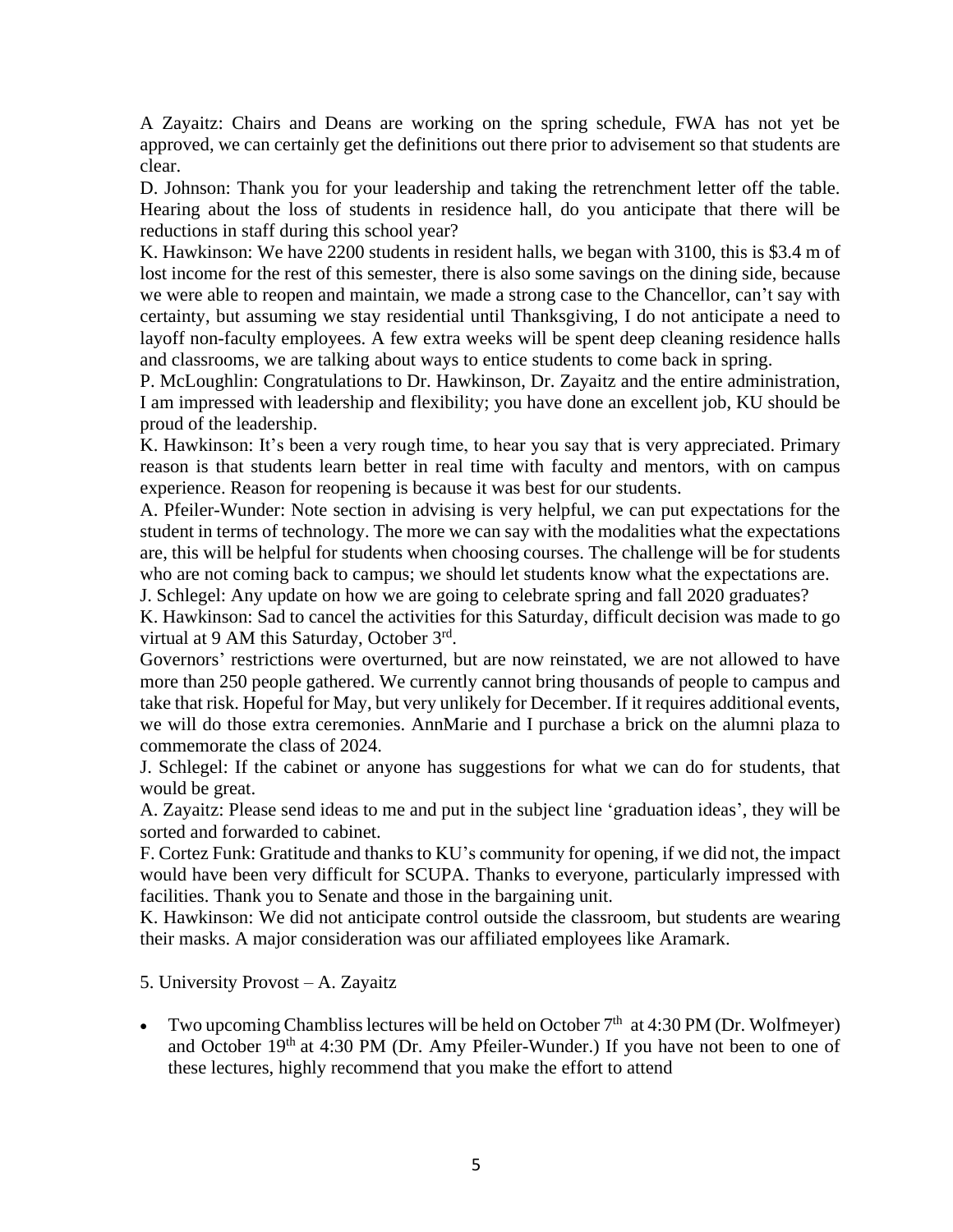- New program approved: Masters of Ed. in Multicultural Education beginning in fall 2021, we applaud faculty and College of Education for persistence with the help of Dr. Wells.
- KU is one of the leaders in OER, some sister schools are just now learning about this; thank you to those of you who continue to work with the bookstore; it makes a difference in cost of attendance for students
- Continue to think about assessment in terms of educational effectiveness in the world of COVID, it is important that we understand what works and what does not work.
- Helpdesk: Troy Vingom has rearranged the work of the helpdesk in IT. Requests are now being distributed across IT; this is very efficient. Requests are being monitored with quick responses
- Thanks to everyone for putting the students first and providing support to our students, thanks to SCUPA and AFSCME as well. It is very important what you do.
- 6. Student Government Board A. D'Ancona
- SGB
	- o SGB retreat went well; heard from administrators and college deans, set goals for the year and had some bonding activities for board members to get to know one another
	- o Voter Education Panel w/election commissioners went well, and students received a \$10 gift card to the bookstore for their attendance
		- Voter registration for students
	- $\circ$  Pride Fest will be October 22<sup>nd</sup> @ 7pm
	- o SGB Fall Fest October 31st
	- o Testing at RA in town—will help students tremendously who don't have cars or transportation to get to testing out of town—our COE students can get tested before student teaching or pro-sem if school requires
	- o SGB Eboard and other student leaders will get to meet with Chancellor Greenstein Oct.  $31<sup>st</sup>$
- BSGP
	- o BSGP met with Vice Chancellor Dr. Denise Pearson—nice round table discussion with the other 13 SBPs about how to improve diversity, equity and inclusion at the PASSHE the level
	- $\circ$  BOG meets October 14<sup>th</sup> and 15<sup>th</sup>—will be reviewing the financial review of university integration and BOG will determine if those identified universities w/in report will need to begin drafting integration plans—only developing plans not integrating universities yet
	- o BSGP will be meeting with chancellor Greenstein directly after public session on Oct.  $15<sup>th</sup>$
- 7. Assessment Office K. Rauch
	- Academic Assessment day was held 9/18, panel of KU faculty discussed assessment in programs.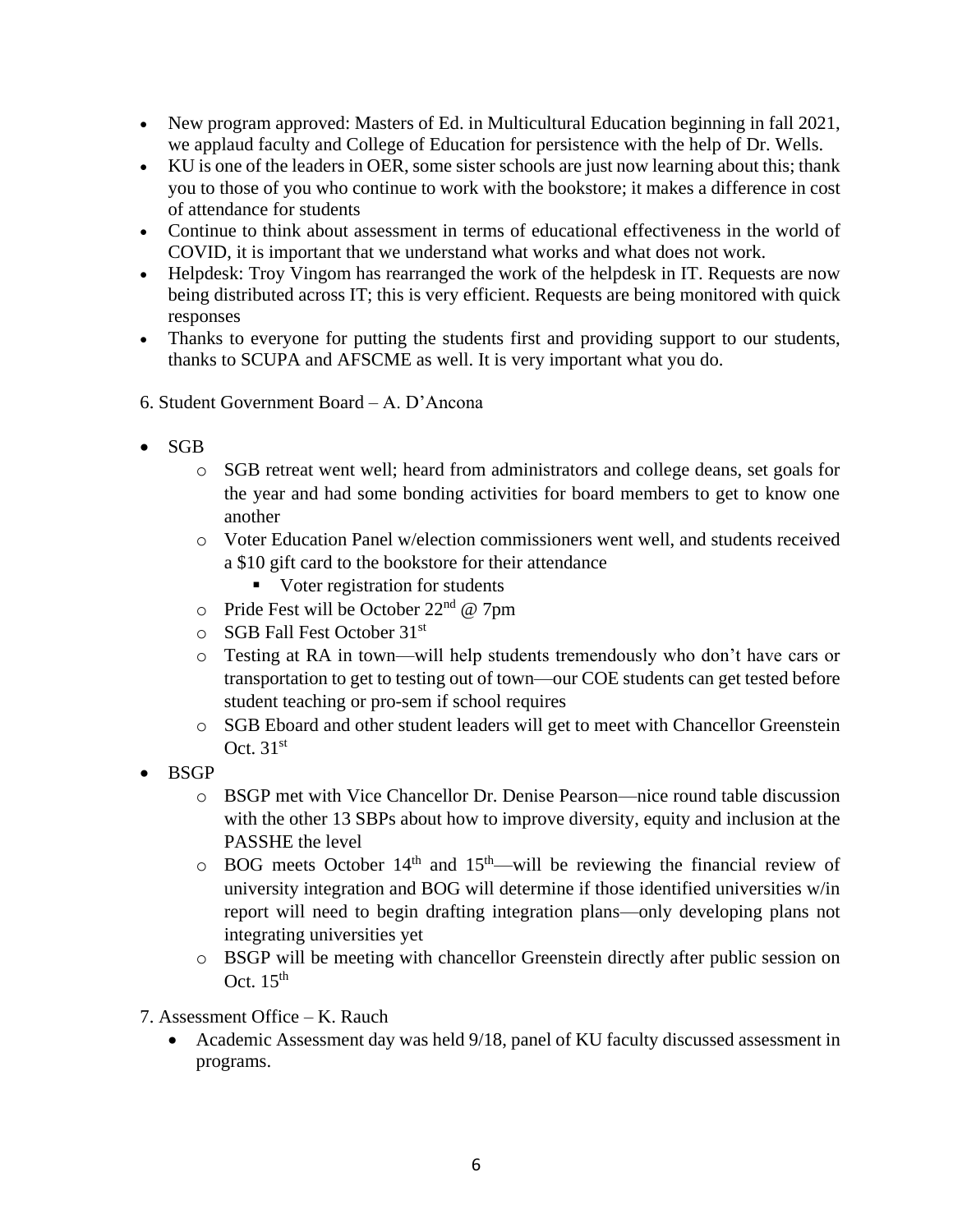- Last group talked about small group work and how to move forward with assessment during a pandemic, a series of tutorials with screenshots were made; these tutorials will be up within the next week
- Willing to offer one on one sessions for those who could not make it to the training.
- The same week, academic program assessment reports were collected; they are currently being reviewed
- Make sure that all information is up to date on the website before Middle States visits.
- V. Unfinished Business

S. Lem: All policies are in motion and not ready to come back to the Senate floor items 1-5

- 1. Undergraduate Academic Forgiveness (ACA-055) @ ASPC
- 2. Course Grading Undergraduate Students (ACA-048) @ ASPC [Tabled until Fall 2021]:
- 3. Early Warning (ACA-XXX) Still @ APSCUF
- 4. Final Examinations (ACA-025) Still with Senate President
- 5. Transfer Credits (ACA-019, ACA-023) @ ASPC
- 6. Extension of spring 2020 emergency grading policy:

S. Lem: Motion on the floor is to extend the policy until the end of the semester. Move to take it off the table, E. Kraal seconds, all in favor.

Flowchart was sent out about what we would give to students, it is open for feedback, once finalized it will be passed on to students.

A. D'Aconna: SGB can assist with circulation. Policy looks like it is helping the students that it was intended to help. Students should not be punished for a global pandemic, students are being pragmatic, they are thinking through options, the flowchart will be helpful.

C. Cotellese: Why was there so much clicking back and forth, is the GPA calculator available where those clicks were being recorded?

A. Zayaitz: Yes, the GPA calculator was available so students could see what grades were going to look like.

C. Cotellese: Concerned about why students made the change. I like the flowchart, it's really helpful, but a few students did the NC and did not know what they were doing.

S. Lem: We added this feature to the flowchart

R. Courtney: If the student failed the class twice then took a NC, this erases the original F; this could be a potential loophole.

E. Kraal: Clarification, does this only affect the second F or does it go back to the first?

R. Courtney: The last grade takes precedence

T. Witryk: An F will always remain on the transcript; the first F will not count towards GPA due to the NC

A. Zayaitz: Students would not take a class a second time to earn an NC

R. Courtney: You can blow off the class

T. Wong: This is happening half semester so this cannot be planned ahead, this cannot be intentional

A. D'Aconna: This is not the mindset of the student, if the student chooses NC, they still have to retake the course, students are not trying to blow off the course, it is more of a safety net.

P. McLoughlin: This time around we know the modalities, some students will have a lack of motivation, so this is a concern.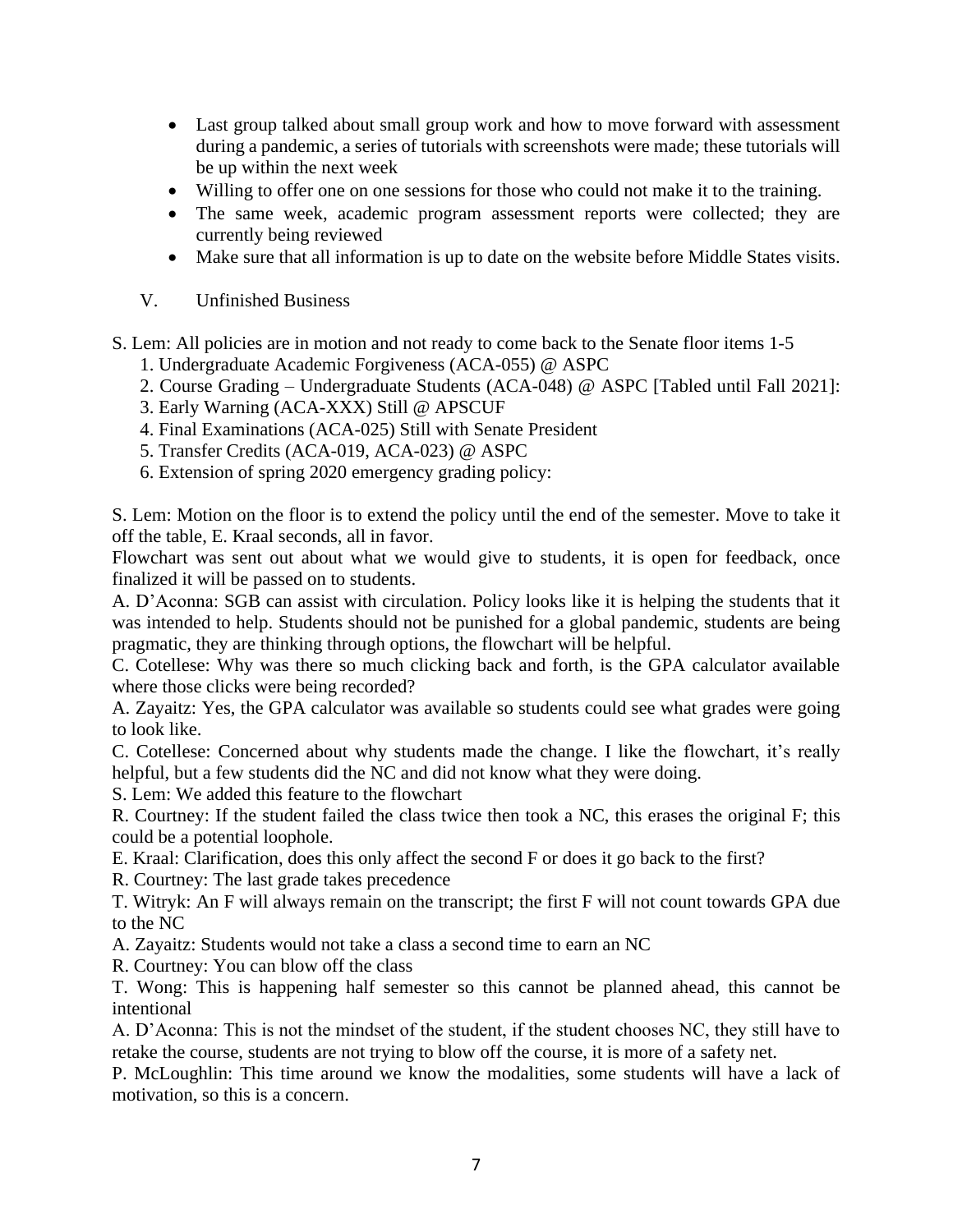E. Kraal: Modalities changed for many students three days before classes started, if a student or two took advantage of this loophole, this is a small percentage of the students we are helping. Data could be collected so it can be analyzed. Nervous about removing the option due to one or two students.

J. Schlegel: What does it look like to have consecutive semesters with NC or PA, how is this read by businesses and graduate schools? What does grit look like? What is the impact outside of the institution?

S. Lem: Flowchart will be more program specific. No universal answer, but valid question.

J. Chernekoff: Grit looks like showing up for class this semester, any first year student has grit and hopefully employers will recognize this. Students should be given flexibility and choices

T. Wong: Do we know other universities' policies; this can be used as a reference. You can add a comment in the flowchart that says if your grade is higher than your current GPA, then you should not change your grade.

A. D'Ancona: Mansfield is currently working with their university Senate to advocate for this, at West Chester, if students receive an F it won't be counted towards GPA, Clarion and Millersville are also working on this.

A. Pfeiler-Wunder: Knowing what sister schools are doing is helpful, giving choice is important, the flowchart will be helpful to students. It is program specific; this is a good move for our students. J. Carelli: Can we treat NC as a non-attempt, this way it does not override anything that happened before.

T. Witryk: If you received financial aid for registering for the course and you remove it, that would be problematic. You are basically not counting a course that you have already received financial aid for.

D. Johnson: Generally, there is consensus that the motion will be passed, it is important that this is passed and approved so that we can work on this information for faculty before they start advisement.

S. Lem: Motion to close debate, E. Kraal seconds; all in favor. Motion passes to close.

All in favor of extending the emergency grading policy, 36 yes votes, 1 no, 6 abstentions, motion passes.

### 7. COVID-19 Fall 2020 Survey

S. Lem: Senators Kraal, Schlegel and D'Ancona have been working on this survey, a draft was circulated for review by the body, questions were intentionally kept open-ended with the intent of figuring out what is plaguing our faculty and students during the pandemic. If you have thoughts and feedback on the survey, please let us know over the next few days so it can be taken to Dr. Rauch for approval.

### VI. New Business

VII. Good of the Order

D. Johnson: Can the signed withdrawal policy be circulated so that everyone is informed.

A. Zayaitz: Yes, this can be done.

# VIII. Adjournment